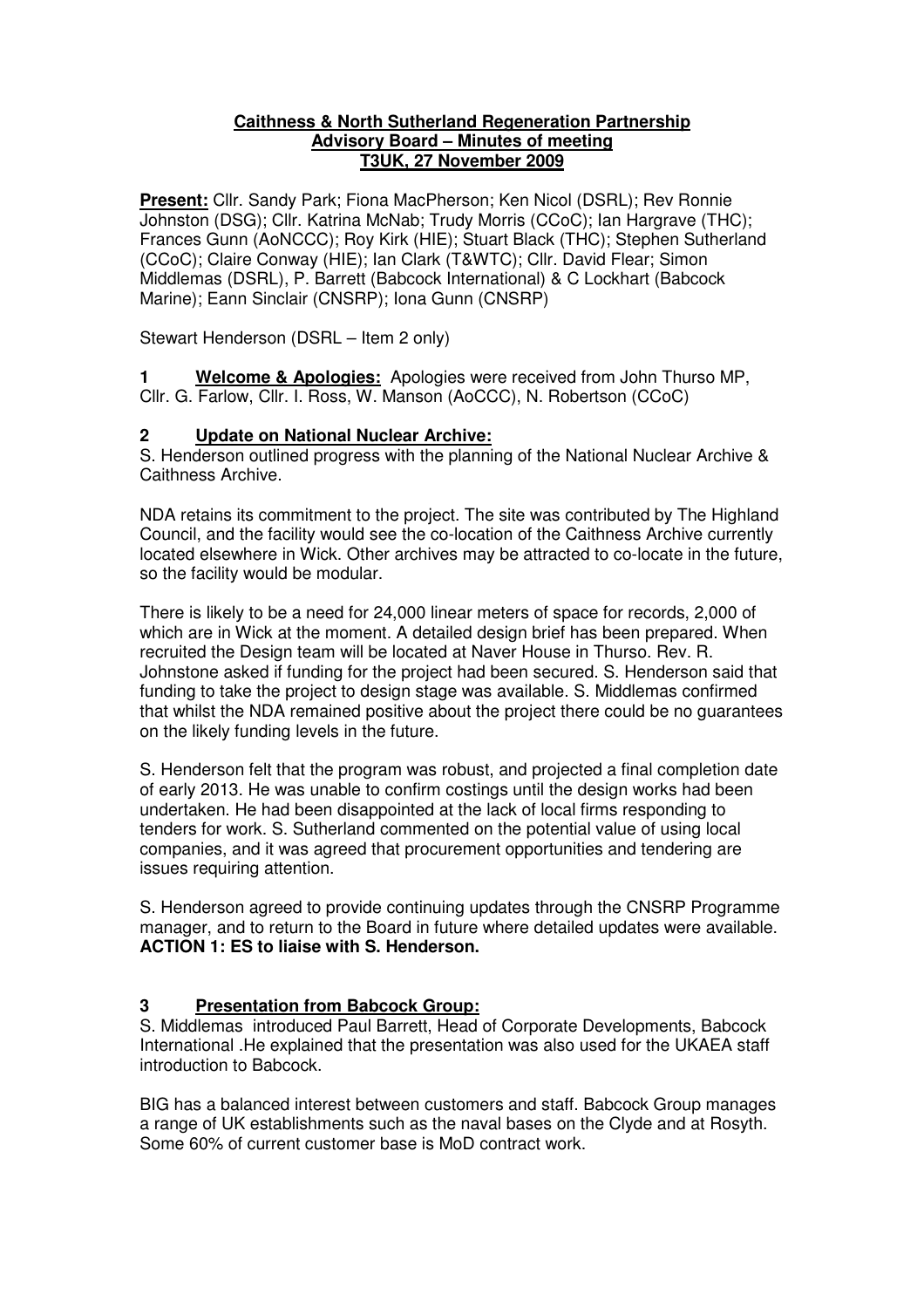Interests of Customers, Staff and Investors are balanced. Corporate staffing policy – selecting the right people and delegating. BIG has a very low headcount at headquarters (35 FTE) with over 17,000 employees. Huge emphasis on routine safety.

Initial contact with UKAEA and DSRL staff has been very positive. The focus on performance & safety is very impressive. The company looks forward to the forthcoming competition and believes it can add value to the process.

R Thompson asked how the company saw workforce skills being utilised beyond requirements for the Dounreay decommissioning programme. In response, the company has had positive discussions with the unions on site, and recognises a UKwide need for skills within the workforce. R Thompson asked if the company would therefore seek to service those needs from Caithness? In response, BIG seeks to provide what a customer wants.

C. Lockhart added that BIG is, for example, working with Clydebank College on a range of skills-related initiatives. This type of approach might be appropriate for use here too.

Cllr D. Flear asked if the company had looked beyond nuclear to opportunities such as marine energy in the Pentland Firth as a means of retaining workforce in the area beyond decommissioning. In response, it is too early to discuss some of these yet. But the company has been looking into opportunities such as renewables. C. Lockhart added that in seeking to capitalise on local opportunities such as renewables, the company might be able to assist by setting up initiatives such as supply chain conferences immediately, working with small companies.

S. Sutherland welcomed this as a fantastic opportunity to work in partnership with a major organisation, and described how local companies were already able to demonstrate a track record in delivering quality projects at a competitive price.

The Chairman thanked both men for their presentation.

#### **4 Previous Minutes:**

These were adopted as a true record.

#### **5 Matters arising:**

The Chairman offered congratulations to North Highland College for gaining their national award for partnership working.

Procurement – S. Black said the The Highland Council had been running a series of procurement workshops around the highlands. Trudy Morris highlighted continuing concerns with some aspects of Council procurement fixed meeting events taking place. Cllr K Macnab agreed that some local firms had experienced difficulty with the procurement process. S Black said that the turnout for the Caithness procurement workshop had been disappointing, but agreed to take the issue back to the Council. Trudy Morris added that this was not just a local issue, and that the Scottish Chambers of Commerce were also involved in making representations at national level.

#### **ACTION 2: S Black to discuss with Council colleagues.**

#### **6 Advisory Board role in Pentland Firth project:**

R Kirk outlined issues and progress with Pentland Firth project. R Johnstone asked why so much recent media coverage focused on Orkney, whilst Caithness received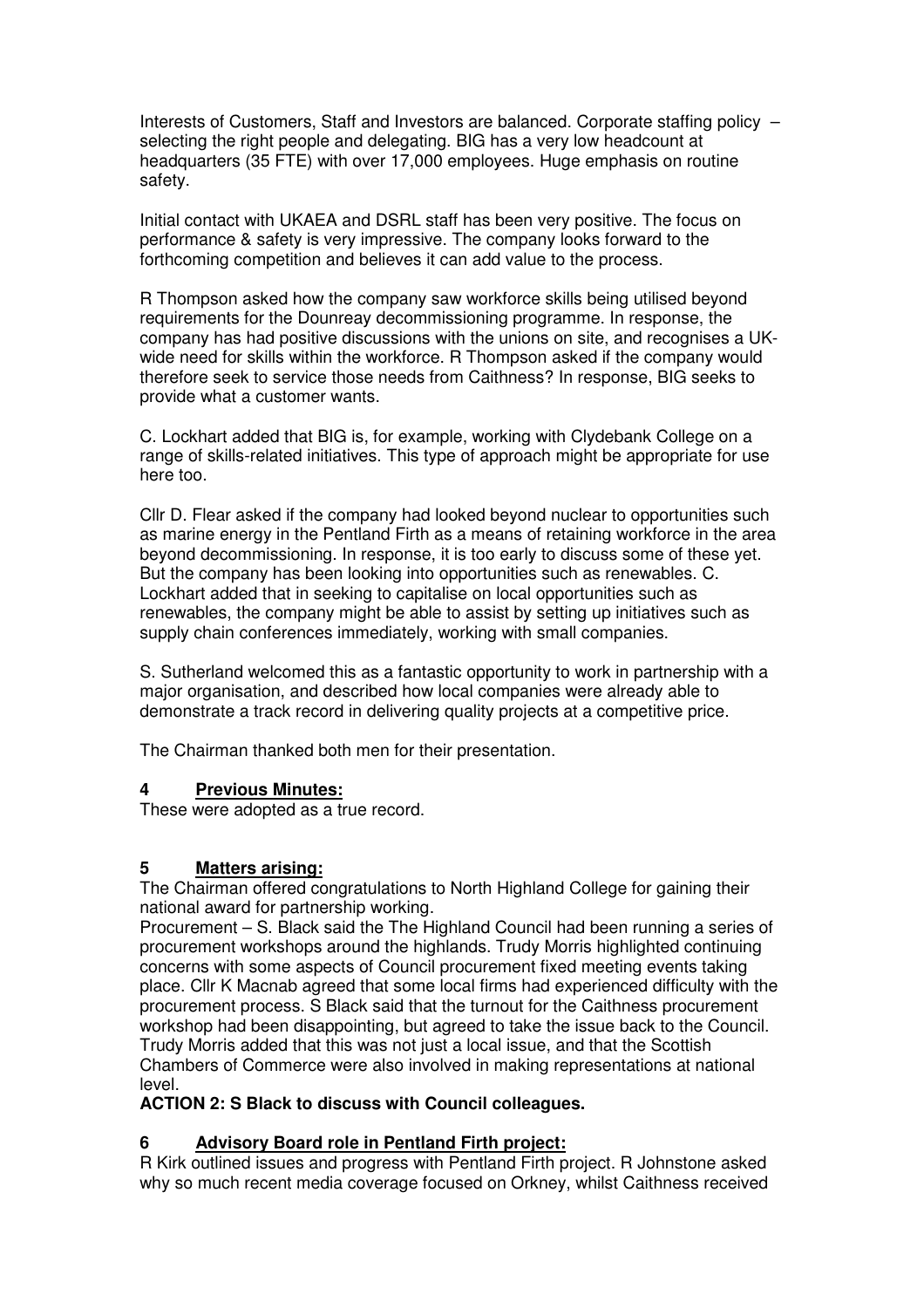no mention. He questioned the pace of progress in Caithness and wanted to know why things appeared not to be moving. The Chairman argued that Caithness had received its share of publicity over the past 12 months, with the First Minister's announcement on the start of the competition process. S Black added that Orkney's main role at present was as the European test centre for wave and tidal devices, so it was to be expected that this would gain most attention in the short term, but that deployment was the big opportunity for Caithness and north Sutherland.

R. Johnstone suggested that our marketing effort was therefore lacking. Cllr D Flear added that Orkney Islands Council has invested in marketing material.

R Kirk agreed that Orkney was currently the focal point for testing of devices, but this is against the early development phase of a multi-billion pound industry. He outlined the content of his paper suggesting that a sensible means of ensuring better communication of progress was for the Advisory Board to become the local engagement body for the Pentland Firth project. This would enable the Board to inform and challenge project partners on progress. He felt it presented a real opportunity and he was confident the partners would listen very closely to comments. He went on to describe how HIE was currently leading the process of creating a "route map" – setting out how the partners proposed to make the project happen. Louise Smith is currently working on this, and a draft will be available for the Advisory Board early next year. S. Middlemas felt that this had to fit into the Master programme, the draft of which would show gaps that needed to be filled in achieving a critical path to success. ACTION: ES to circulate draft of Route Map when available.

R Thompson and S Sutherland expressed a fear that without greater urgency the opportunity would not be realised in this area. S Sutherland was frustrated at the role of the Crown Estate. Trudy Morris outlined a recent meeting that the Chamber had arranged with Crown Estate representatives. Despite concerns the meeting had been very positive. She felt that the scale of opportunity required everyone to work together, including Orkney, Nigg etc. Crown Estate had also offered to pass information on Caithness companies to developers, as a means of addressing concerns at the lack of information on developers' needs.

S Sutherland also reported that he, E. Sinclair, Trudy and local companies would be meeting that afternoon to discuss programming of activities and collective marketing of capabilities.

The Chairman commented that those who saw progress from the outside were impressed at the level of joint commitment locally. This had been echoed by Jim Murphy after his appearance at the Caithness Conference.

Cllr D Flear suggested that Advisory Board minutes could be forwarded to Highland Councillors, to keep members up to date. ES agreed to forward minutes as they became available. **ACTION: ES to forward minutes**.

S Black suggested that the Advisory Board should therefore become the body to provide engagement with the Pentland Firth project – he felt that it should also include SNH representation, as they were not present, yet had an important role. **ACTION: ES to approach SNH**.

It was therefore agreed that the Advisory Board would take on the role of local advisory body for the Pentland Firth Marine Energy project.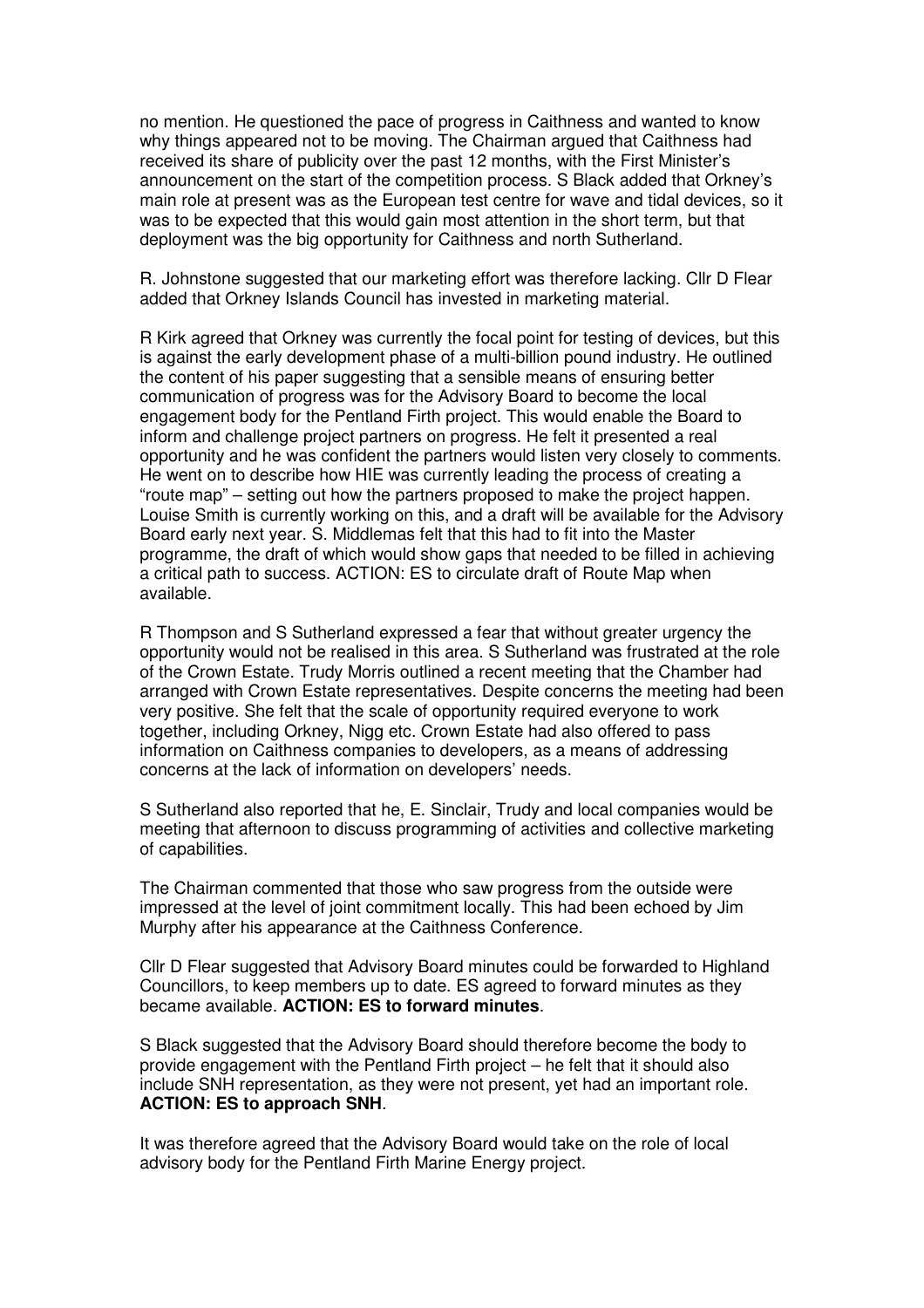## **7 Action Plan & Master programme**

ES reported that the Master programme was in draft format, and would be discussed at the next Executive Board meeting. He hoped to have a first published draft available thereafter. The Programme would then become the main mechanism for measuring progress and reporting on achievements.

ES also reported that following the Caithness Conference a revised version of the Vision document for the area was being prepared. He circulated draft designs for the document and asked members to forward any comments.

### **8 Member updates:**

DSRL: It was noted that NDA budgets were likely to be under pressure, in line with wider public sector funding constraints. K. Nicol described how DSRL is working on workforce transition plans, ensuring a future beyond decommissioning.

NH College: an upsurge in applications for student places was reported, as well as greater volume of requests for student bursaries. Large capital programme at the College is proceeding according to programme.

Chamber of Commerce: a number of events have been run, including tourism and harbours events. Chamber has also been involved in Town Centre regeneration bids for Wick and Thurso. Although they were unsuccessful, many lessons have been learned. Chamber is now working with Caithness Partnership town centre coordinator to take forward town centre plans. S Black suggested that EU funding might be available to help fund town centre plans.

Thurso & Wick Trades Council: involved in political lobbying. Ran successful event at STUC conference this year, and planning Holyrood visit in December. The Trades Council works closely with HIE and CNSRP.

Katrina – PPP - £210,000 from Scottish government, NDA waiting for Council who are waiting for HIE who are also waiting to hear form the others so going in circles. Ready to do PPQ next week. Everyone waiting to see what others are doing. Won't attract people to the area at the moment. Leader meetings are always in Thurso they say there aren't any venues in Wick. We are struggling to get commitment.

Federation of North Coast Community Councils – The future of the Melness community wind power project hung in the balance following problems with a connection date to the National Grid. F. Gunn asked for advice and help on moving this forward. The Chairman suggested that R Kirk and S Black might be able to help with this. **ACTION: R Kirk & S Black to consider sources of help and advice.** 

Highland Council: Cllr D Flear suggested difficult times ahead, given the likely budget position. The Chairman felt that some very difficult decisions lay ahead, and said the Council will need support from its communities. Cllr K Macnab pointed to a perceived lack of commitment to large projects like the Community Regeneration Centre being developed by Pulteneytown People's Project, despite receiving £1 million from the Lottery. R Kirk agreed to continue discussing this particular project with PPP.

#### **9 Any Other Business**

ES reminded members that he had circulated dates for Board meetings in 2010. Some dates may yet need to be changed, but a full timetable of Partnership dates will be issued in the next few weeks.